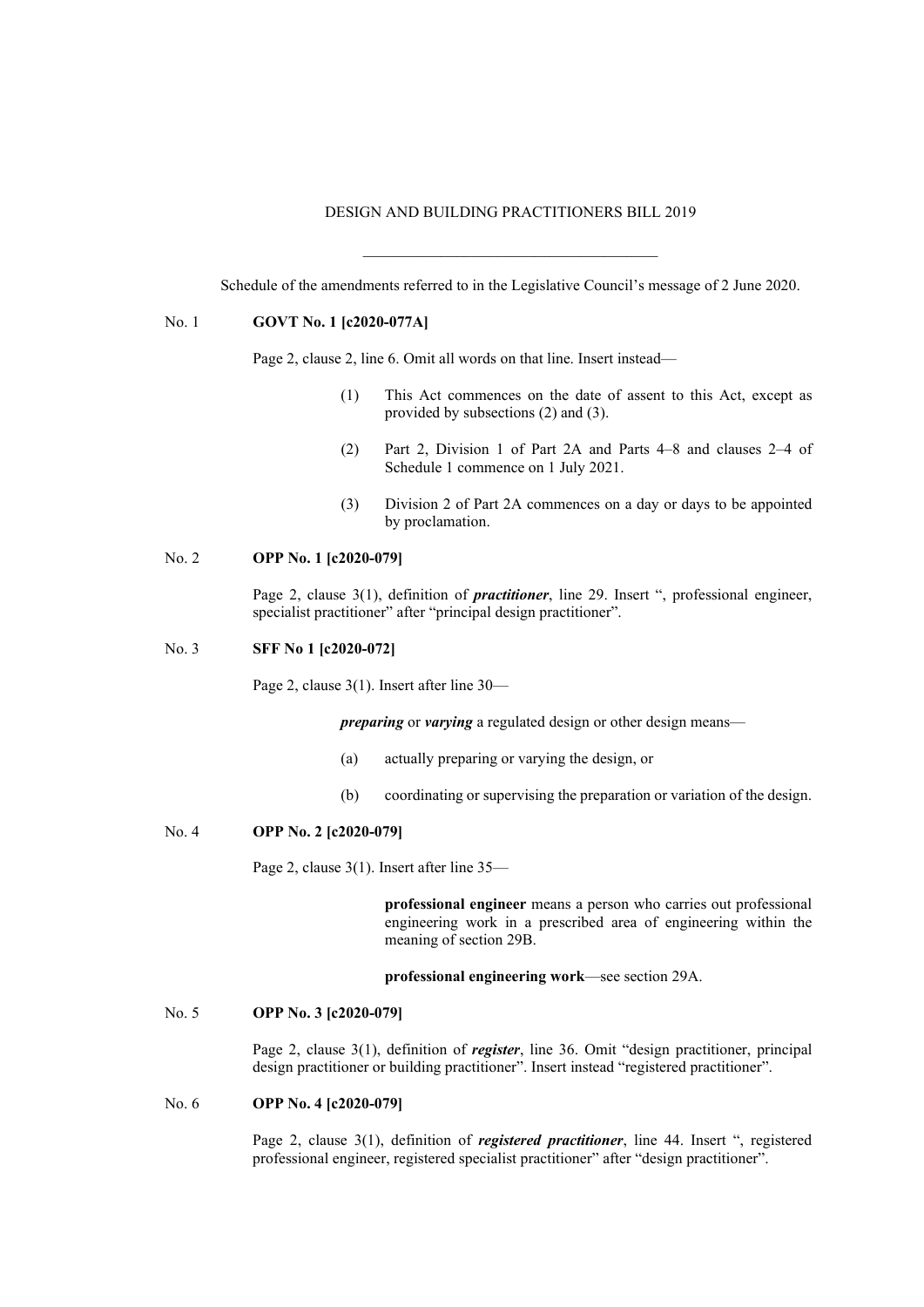### No. 7 **OPP No. 5 [c2020-079]**

Page 3, clause 3(1). Insert after line 3—

*registered professional engineer* means a person who is registered as a professional engineer under this Act or recognised as a professional engineer under this Act.

*registered specialist practitioner* means a person who is registered as a specialist practitioner under this Act or recognised as a specialist practitioner under this Act.

#### No. 8 **OPP No. 6 [c2020-079]**

Page 3, clause 3(1), lines 4 and 5. Omit "registered design practitioner, principal design practitioner or building practitioner". Insert instead "registered practitioner".

# No. 9 **OPP No. 7 [c2020-079]**

Page 3, clause 3(1). Insert after line 8—

*specialist practitioner* means a person who carries out specialist work.

*specialist work*—see section 29D.

No. 10 **SFF No 2 [c2020-072]**

Page 3, clause 3(2), lines 13–15. Omit all words on those lines.

No. 11 **SFF No. 3 [c2020-072]**

Page 3, clause 5. Insert after line 36—

- (2) The regulations may prescribe the form and content of regulated designs or regulated designs belonging to a particular class.
- (3) The Minister may, by order published in the Gazette, specify particulars that are additional to those (if any) prescribed by the regulations for regulated designs or regulated designs belonging to a particular class.
- (4) An order under subsection (3) is to be made available on the website of the Department as soon as practicable after it is published in the Gazette.

# No. 12 **SFF No. 4 [c2020-072]**

Page 3, clause 6(1)(a), line 39. Omit ", as prescribed by the regulations". Insert instead "within the meaning of the *Building Code of Australia*".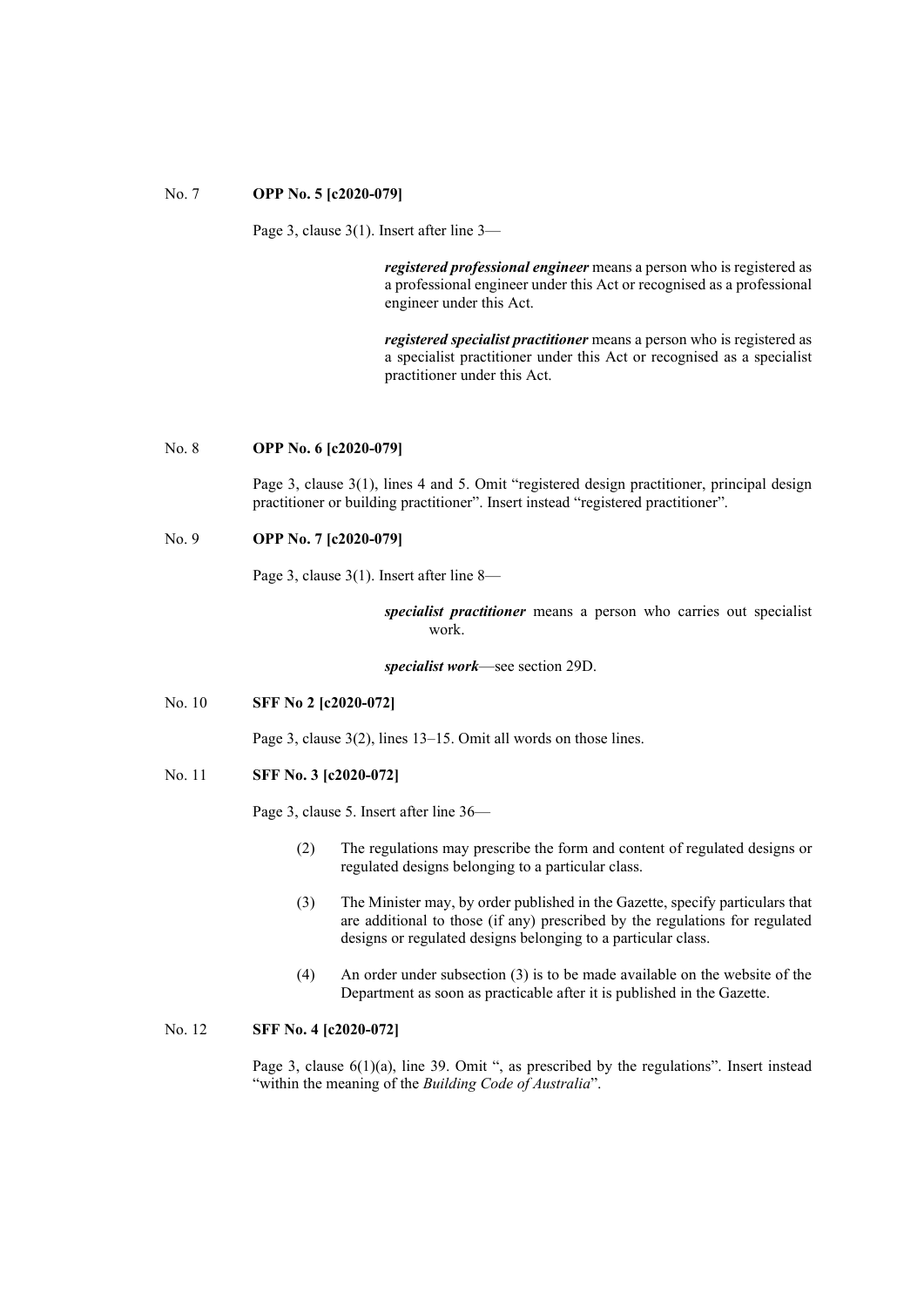### No. 13 **SFF No. 5 [c2020-072]**

Page 3, clause  $6(1)(c)$ , line 43. Insert "in-ground and other" before "foundations".

# No. 14 **SFF No. 6 [c2020-072]**

Page 4, clause  $6(1)(e)$ , line 1. Omit all words on that line. Insert instead—

(e) those aspects of the mechanical, plumbing and electrical services for a building that are required to achieve compliance with the *Building Code of Australia*,

### No. 15 **SFF No. 7 [c2020-072]**

Page 6, clause 9(1)(a), line 6. Insert "prepared by the practitioner" after "regulated design".

No. 16 **SFF No. 8 [c2020-072]**

Page 6, clause 9(2)(a), line 14. Insert "prepared by either practitioner" after "regulated design".

# No. 17 **SFF No. 9 [c2020-072]**

Page 6, clause 9(2)(b), line 16. Omit "a further varied design". Insert instead "the regulated design as varied by the practitioner".

#### No. 18 **SFF No. 10 [c2020-072]**

Page 6, clause 9(3)(a), line 24. Insert "prepared by either practitioner" after "regulated design".

# No. 19 **SFF No. 11 [c2020-072]**

Page 6, clause 9(3)(b), line 26. Omit "a further varied design". Insert instead "the regulated design as varied by the practitioner".

### No. 20 **GOVT No. 2 [c2020-077A]**

Page 8. Insert after line 39—

### **14A Provision of relevant documents to Secretary**

(1) A building practitioner who does building work must ensure that the relevant documents for the building work are provided to the Secretary no later than 90 days after the occupation certificate is issued for the building or part of the building to which the building work relates.

Maximum penalty—300 penalty units (in the case of a body corporate) or 100 penalty units (in any other case).

(2) The regulations may make provision with respect to the manner and form in which a relevant document is to be provided to the Secretary.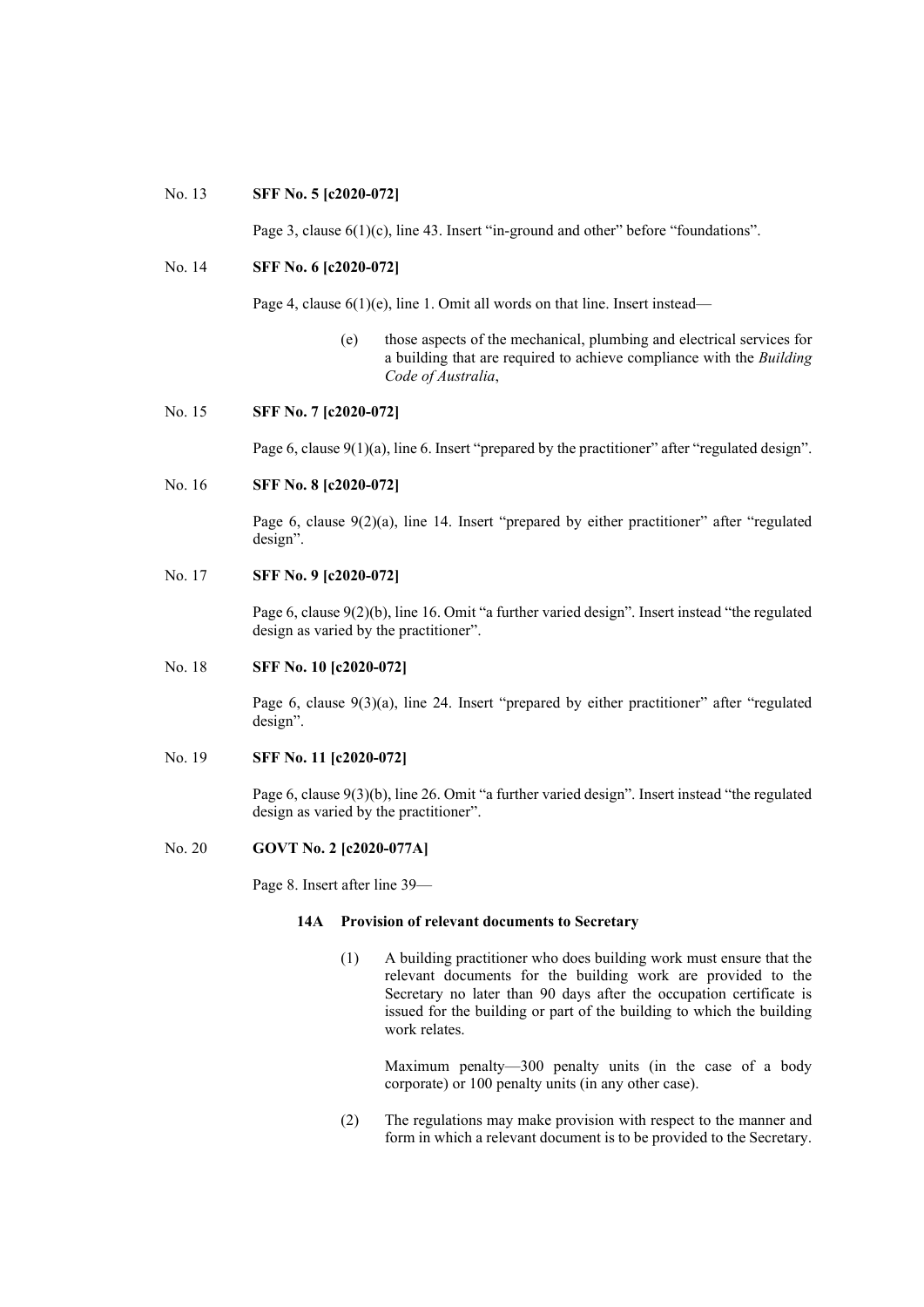- (3) Without limiting subsection (2), a regulation made under that subsection may require relevant documents to be lodged electronically through an internet site or an application established by or on behalf of the Department.
- (4) In this section—

#### *relevant document* means—

- (a) each regulated design for which a design compliance declaration has been provided that reflects the building work that was carried out, and
- (b) any other documents (including designs) that relate to the building work and are prescribed by the regulations.

## No. 21 **GOVT No. 3 [c2020-077A]**

Page 8, clause 15. Insert after line 44—

(1A) A person must, after making an application for an occupation certificate for a building to which building work relates, give written notice to each registered building practitioner who did the building work of the making of the application.

### No. 22 **GOVT No. 4 [c2020-077A]**

Page 9, clause 15(2), line 1. Omit "The notice must be given within the period". Insert instead "The notices under subsections (1) and (1A) must be given within the periods".

# No. 23 **OPP No. 8 [c2020-079]**

Page 10, clause 19(2). Insert after line 40—

- (a1) the registered design practitioner is given (or otherwise has access to in the manner prescribed by the regulations) any of the following that are relevant to the provision, by the registered design practitioner, of a design compliance declaration for the varied design—
	- (i) regulated designs,
	- (ii) design compliance declarations,
	- (iii) principal compliance declarations, and

#### No. 24 **OPP No. 9 [c2020-079]**

Page 11, clause 19(3). Insert after line 6—

(a1) the registered design practitioner is given (or otherwise has access to in the manner prescribed by the regulations) any of the following that are relevant to the provision, by the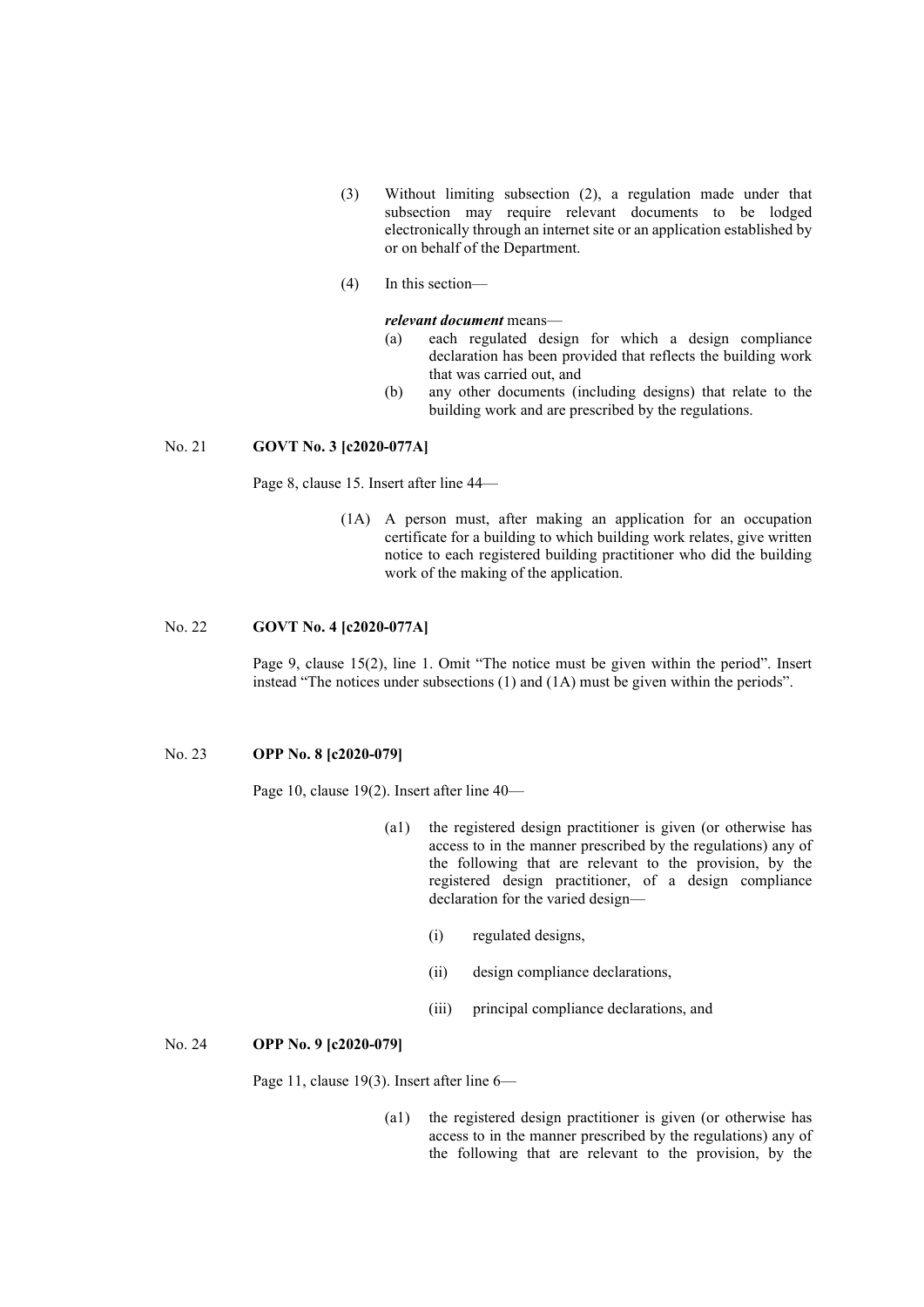registered design practitioner, of a design compliance declaration for the design—

- (i) regulated designs,
- (ii) design compliance declarations,
- (iii) principal compliance declarations, and

## No. 25 **OPP No. 10 [c2020-079]**

Page 13, clause 24. Insert after line 12—

(3A) In determining whether a variation to a regulated design or building work complies with the *Building Code of Australia* for the purposes of this Act, the variation must not be considered in isolation but consideration must also be given to the effect of the variation on other aspects of the building work or other regulated designs for the building work.

# No. 26 **GOVT No. 5 [c2020-077A]**

Page 13, clause 26, line 26. Omit "**certificates**". Insert instead "**declarations**".

# No. 27 **OPP No. 11 [c2020-079]**

Page 14. Insert after line 40—

### **Part 2A Engineering work and specialist work**

## **Division 1 Professional engineering work**

# **29A Professional engineering work**

- (1) For the purposes of this Act, *professional engineering work* means engineering work that requires, or is based on, the application of engineering principles and data to—
	- (a) a design, or
	- (b) a construction, production, operation or maintenance activity, relating to engineering.
- (2) However, engineering work is not *professional engineering work* if—
	- (a) the work is only provided in accordance with a document that states the procedure or criteria for carrying out the work and the work does not require the application of advanced scientifically based calculations, or
	- (b) the engineering work is prescribed by the regulations as not being professional engineering work.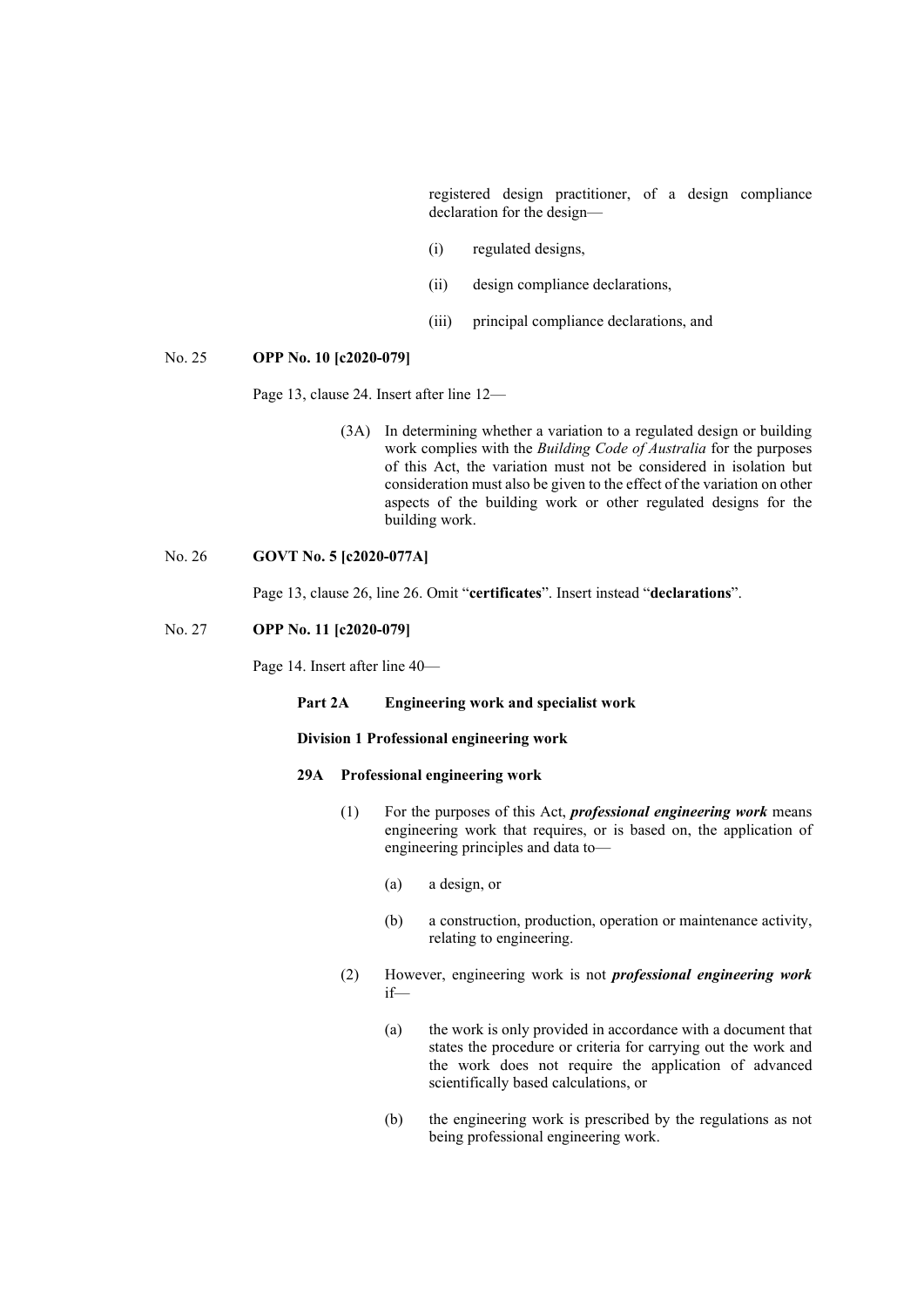(3) For the purposes of this section, *engineering work* includes engineering services provided by a person.

## **29B Professional engineering work only carried out by professional engineers**

- (1) A person must not carry out professional engineering work in a prescribed area of engineering unless—
	- (a) the person is a registered professional engineer and the person's registration authorises the person to carry out the professional engineering work, or
	- (b) the person carries out the professional engineering work under the direct supervision of a person referred to in paragraph (a), or
	- (c) the person is authorised by the regulations to carry out the professional engineering work.

Maximum penalty—1,500 penalty units (in the case of a body corporate) or 500 penalty units (in any other case).

- (2) If a person carries out professional engineering work in contravention of subsection (1)—
	- (a) no monetary or other consideration is payable for the carrying out of the professional engineering work, regardless of any contract or arrangement, and
	- (b) an amount paid for the carrying out of the professional engineering work is recoverable as a debt in a court of competent jurisdiction.
- (3) In this section—

*prescribed area of engineering* means the following—

- (a) structural engineering,
- (b) civil engineering,
- (c) mechanical engineering,
- (d) fire safety engineering,
- (e) electrical engineering,
- (f) an area of engineering prescribed by the regulations.

# **29C Registered professional engineers to be indemnified**

- (1) A registered professional engineer must not—
	- (a) carry out professional engineering work, or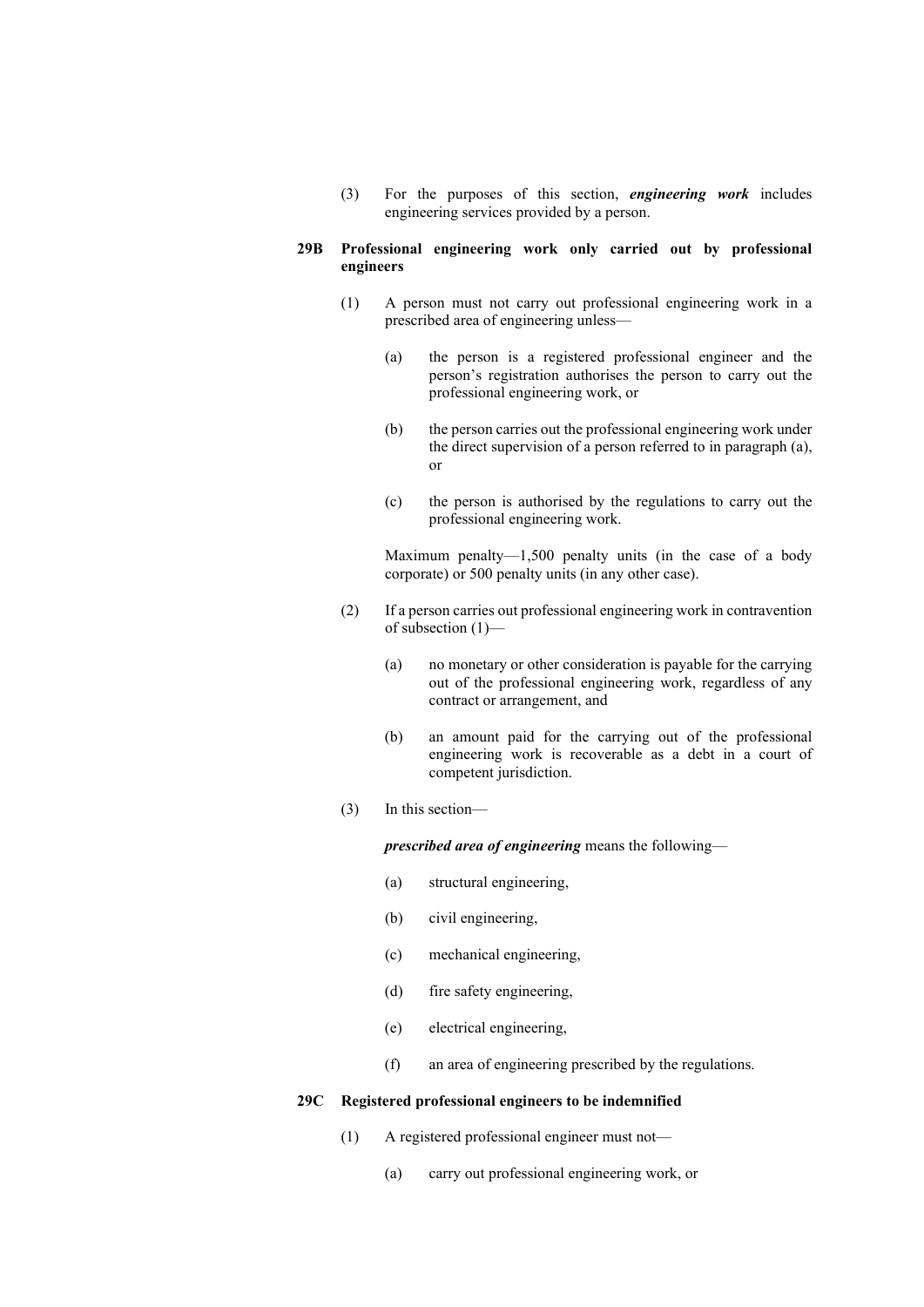(b) hold out that the engineer is adequately insured with respect to the work,

unless the engineer is adequately insured with respect to the work.

Maximum penalty—300 penalty units (in the case of a body corporate) or 100 penalty units (in any other case).

- (2) For the purposes of this section, a registered professional engineer is *adequately insured* with respect to work if the engineer—
	- (a) is indemnified by insurance that complies with the regulations against any liability to which the engineer may become subject as a result of carrying out the work, or
	- (b) is part of some other arrangement approved by the regulations that provides indemnity against the liability.
- (3) It is a condition of registration that a registered professional engineer must provide to the Secretary, in the time specified by the Secretary, information that the Secretary may require to satisfy the Secretary that the engineer is adequately insured in accordance with this section.

## **Division 2 Specialist work**

### **29D Specialist work**

For the purposes of this Act, *specialist work* means—

- (a) the design, construction, installation or maintenance of a building element, or
- (b) other work, involving a building element, that is prescribed by the regulations,

but does not include work prescribed by the regulations as not being specialist work.

### **29E Specialist work only carried out by registered specialist practitioner**

A person must not carry out specialist work unless—

- (a) the person is a registered specialist practitioner and the person's registration authorises the person to carry out the specialist work, or
- (b) the person is authorised by the regulations to carry out the specialist work.

Maximum penalty—1,500 penalty units (in the case of a body corporate) or 500 penalty units (in any other case).

No. 28 **GRNS No. 1 [c2020-080]**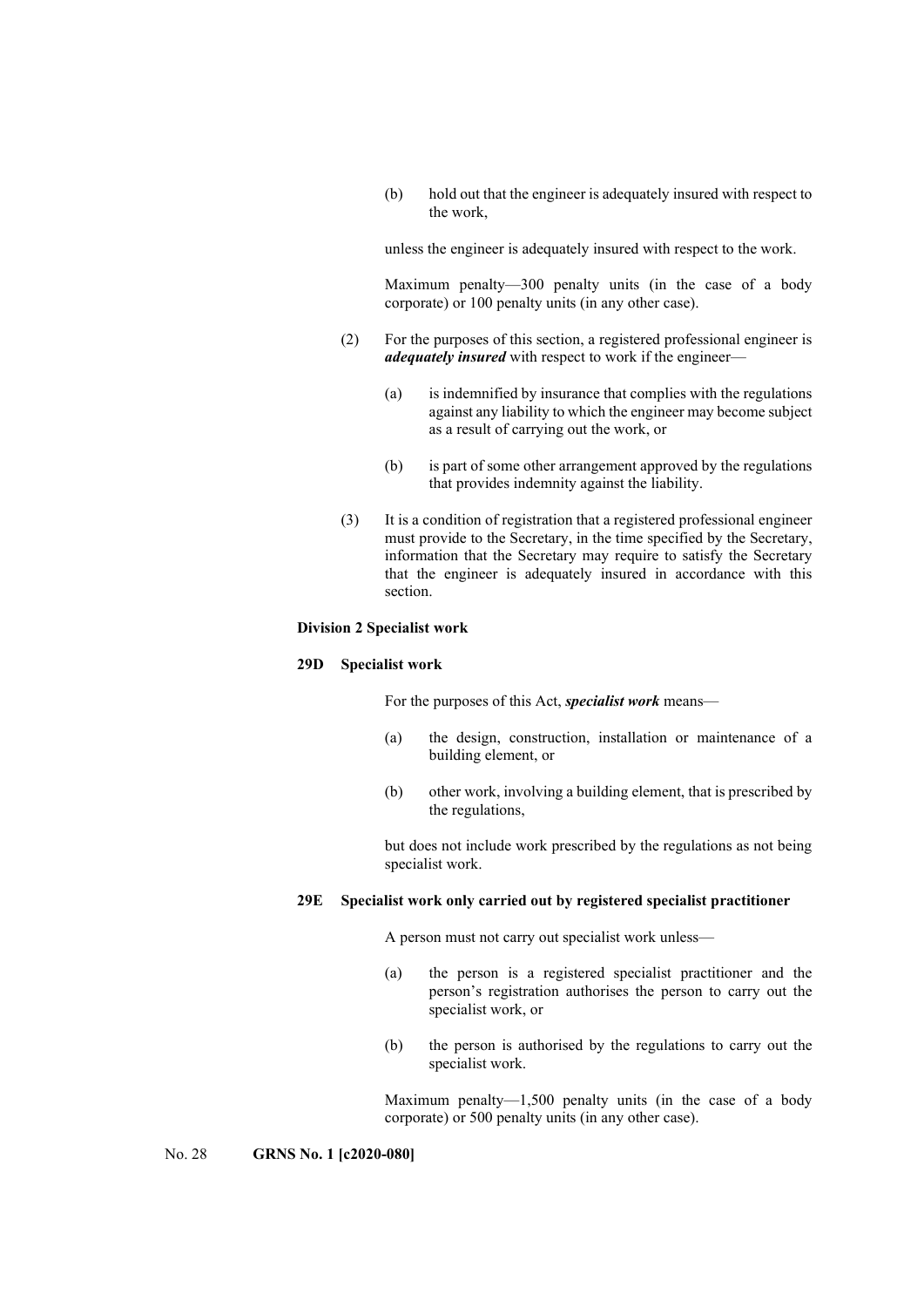Page 15, clause 30(1), lines 6–9. Omit all words on those lines. Insert instead—

*building* has the same meaning as it has in the Environmental Planning and Assessment Act 1979.

#### No. 29 **GRNS No. 2 [c2020-080]**

Page 15, clause 30(1). Insert after line 11—

*building work* includes residential building work within the meaning of the *Home Building Act 1989*.

#### No. 30 **GRNS No. 3 [c2020-080]**

Page 15, clause 30(1), definition of *construction work*. Insert after line 15—

(d) supervising, coordinating, project managing or otherwise having substantive control over the carrying out of any work referred to in paragraph (a), (b) or (c).

## No. 31 **GRNS No. 4 [c2020-080]**

Page 15, clause 30(1), lines 17 and 19. Omit "individual" wherever occurring. Insert instead "person".

#### No. 32 **GRNS No. 5 [c2020-080]**

Page 15, clause 30(1), definition of *owner*, line 18. Omit "possession".

# No. 33 **GRNS No. 6 [c2020-080]**

Page 15, clause 30(1), definition of *owner*. Insert after line 18—

- (a1) for a lot within a strata scheme, the owner of a lot within the meaning of the *Strata Schemes Management Act 2015*,
- (a2) for a development lot or neighbourhood lot within a community scheme, the proprietor in relation to the lot within the meaning of the *Community Land Management Act 1989*,

# No. 34 **GRNS No. 7 [c2020-080]**

Page 16, clause 31(4), lines 7–9. Omit all words on those lines. Insert instead—

- (4) The duty of care is owed to an owner whether or not the construction work was carried out—
	- (a) under a contract or other arrangement entered into with the owner or another person, or
	- (b) otherwise than under a contract or arrangement.

### No. 35 **GRNS No. 8 [c2020-080]**

Page 16, clause 32. Insert after line 14—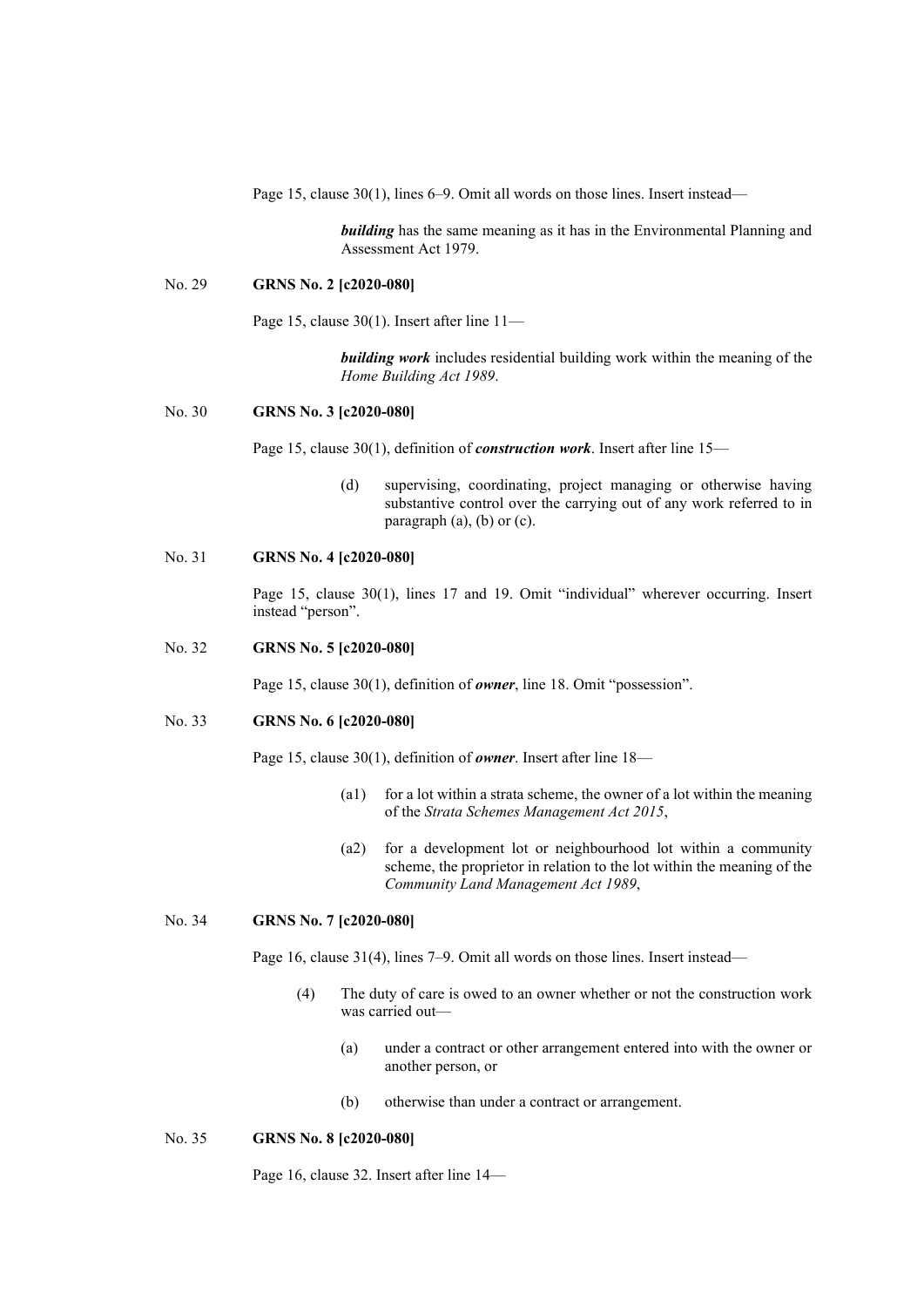(1A) The economic loss suffered by an owners corporation or association for the purposes of subsection (1) includes the reasonable costs of providing alternative accommodation where necessary.

### No. 36 **GRNS No. 9 [c2020-080]**

Page 16, clause 32(3), line 17. Omit "Subsection (1) does not". Insert instead "Subsections  $(1)$  and  $(1A)$  do not".

## No. 37 **OPP No. 12 [c2020-079]**

Page 19, clause 41(2), line 1. Insert "registration or recognition by professional bodies," after "qualifications,".

#### No. 38 **OPP No. 13 [c2020-079]**

Page 19, clause 44(1), line 17. Insert ", professional engineering work or specialist work" after "building work".

# No. 39 **OPP No. 14 [c2020-079]**

Page 19, clause 44. Insert after line 19—

(1A) The regulations may impose a condition of registration that a registered practitioner must comply with a code of practice prescribed by the regulations.

#### No. 40 **OPP No. 15 [c2020-079]**

Page 19, clause 44. Insert before line 20—

(1B) The regulations may impose a condition of registration that a registered practitioner must be registered or recognised by a professional body or a professional body belonging to a class of professional bodies.

### No. 41 **OPP No. 16 [c2020-079]**

Page 20, clause  $48(2)(a)$ , lines 29–31. Omit all words on those lines. Insert instead—

- (a) the recognition of persons as registered practitioners who—
	- (i) hold designated qualifications, or
	- (ii) are registered or recognised as practitioners by a professional body or a professional body belonging to a class of professional bodies, or
	- (iii) are registered or recognised as practitioners under a law of this State or another State or a Territory or the Commonwealth,
- (a1) the requirements relating to the registration or recognition processes of professional bodies that register or recognise practitioners including the following—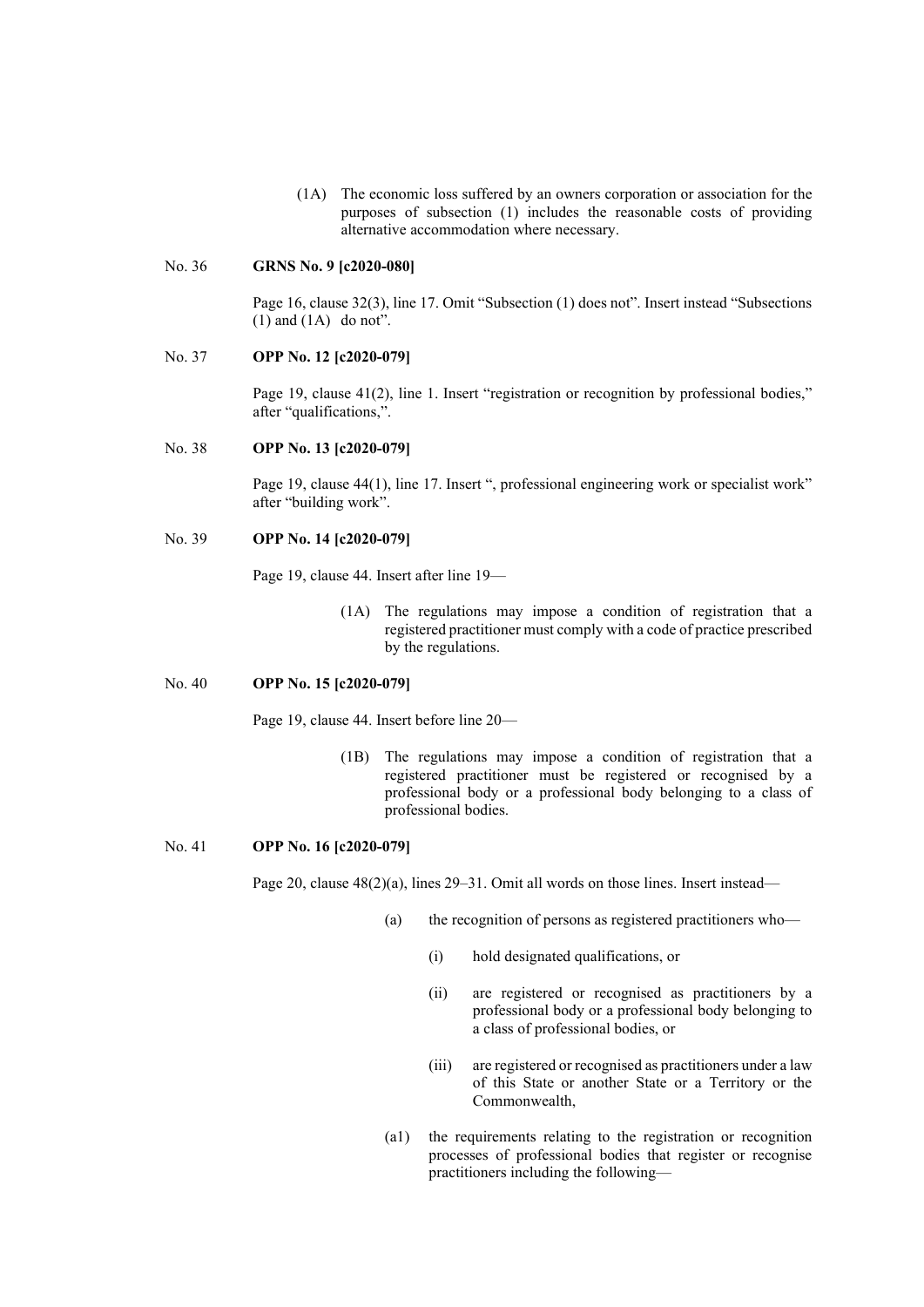- (i) how qualifications and competencies are to be assessed,
- (ii) the time in which a decision on registration or recognition must be made,
- (iii) the procedures to be used to monitor and improve the registration or recognition processes,
- (iv) the maximum fees that may be charged,
- (v) the requirements relating to continuing professional development,
- (vi) audit requirements,
- (a2) the financial and other facilities that a professional body must have and other requirements that must be met before a professional body is able to register or recognise practitioners,

### No. 42 **OPP No. 17 [c2020-079]**

Page 20, Part 4, Division 3. Insert after line 37—

# **48A Recognition of professional bodies for engineers**

- (1) The recognition of a person as a registered professional engineer because the person is registered or recognised as a practitioner by a professional body of engineers may occur only if the professional body of engineers is recognised by the Secretary.
- (2) The Secretary may recognise a professional body of engineers only if the Secretary is satisfied that—
	- (a) the professional body's recognition or registration scheme—
		- (i) adequately provides for the assessment of qualifications and competencies of professional engineers in an area of engineering, and
		- (ii) is consistent with national and international standards for the recognition of professional engineers, and
		- (iii) has fees that are reasonable having regard to the scope of the services being offered, and
		- (iv) includes adequate continuing professional development requirements for professional engineers and an effective audit program to ensure continuing registration requirements are met, and
		- (v) meets the requirements, if any, prescribed by the regulations, and
	- (b) the professional body has—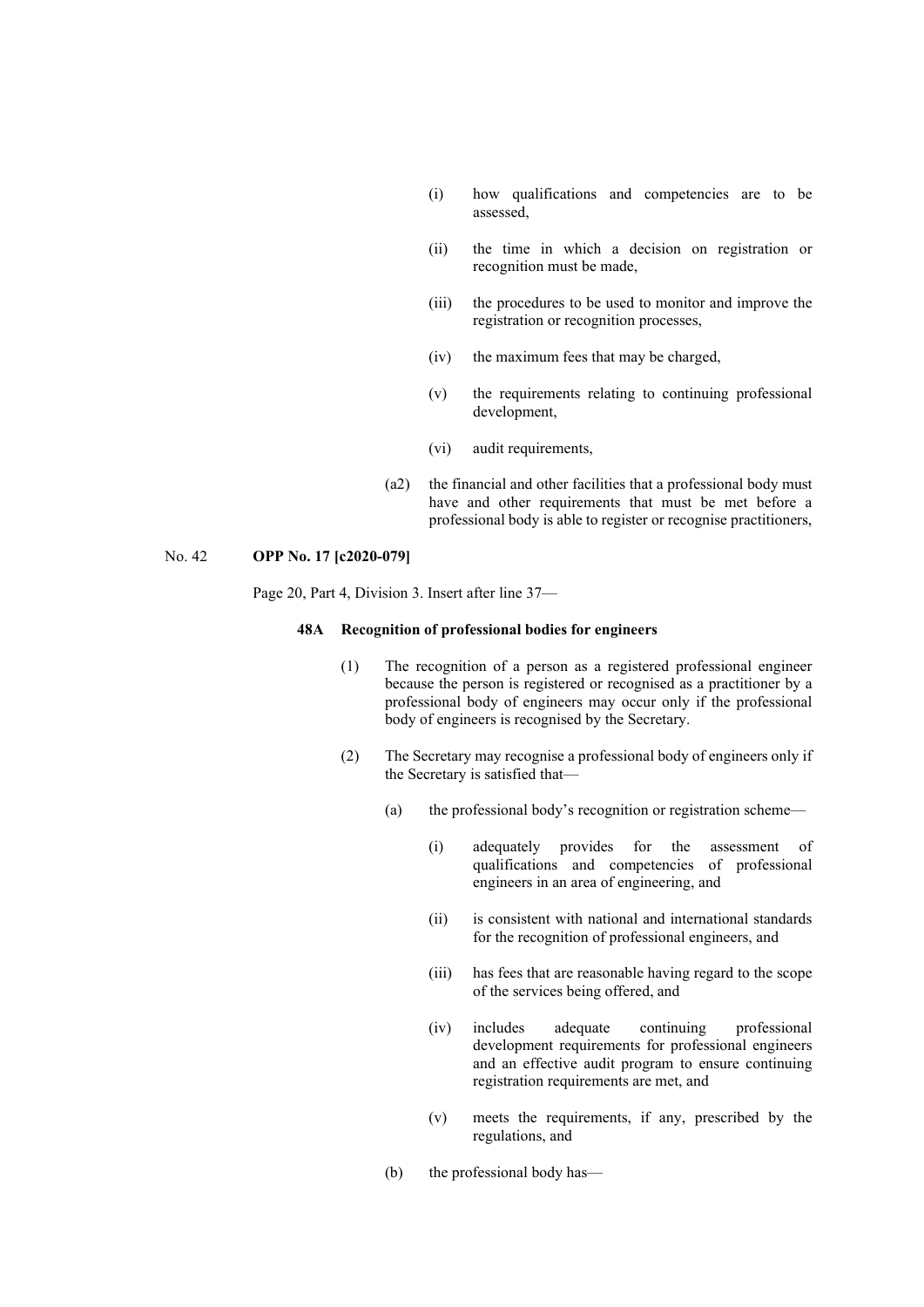- (i) adequate procedures for monitoring and improving the assessment process carried out under the scheme, and
- (ii) the financial capacity and facilities to conduct assessments of qualifications and competencies, and
- (iii) a proven capacity to undertake independent and authoritative assessments in a timely manner.

### No. 43 **GOVT No. 6 [c2020-077A]**

Page 21, clause 51, lines 12–19. Omit all words on those lines. Insert instead—

- A person must not falsely represent that the person or any other person—
- (a) can do anything that is only able to be done by a person who is registered under this Act, or
- (b) is a registered practitioner or is registered in a particular class as a registered practitioner.

## No. 44 **OPP No. 18 [c2020-079]**

Page 24, clause 57(a), line 6. Insert ", professional engineering work or specialist work" after "building work".

#### No. 45 **OPP No. 19 [c2020-079]**

Page 24, clause 57(c)(i), line 17. Insert ", professional engineering work or specialist work" after "building work".

### No. 46 **OPP No. 20 [c2020-079]**

Page 24, clause 57(d), line 25. Insert ", professional engineering work or specialist work" after "building work".

## No. 47 **OPP No. 21 [c2020-079]**

Page 24, clause 57(f), line 31. Insert ", professional engineering work or specialist work" after "building work".

### No. 48 **OPP No. 22 [c2020-079]**

Page 25, clause 60(b), line 41. Insert ", professional engineering work or specialist work" after "building work".

# No. 49 **GOVT No. 7 [c2020-077A]**

Page 30, clause 77(2)(k), line 37. Omit "building work". Insert instead "a building or structure or part of a building or structure".

# No. 50 **OPP No. 23 [c2020-079]**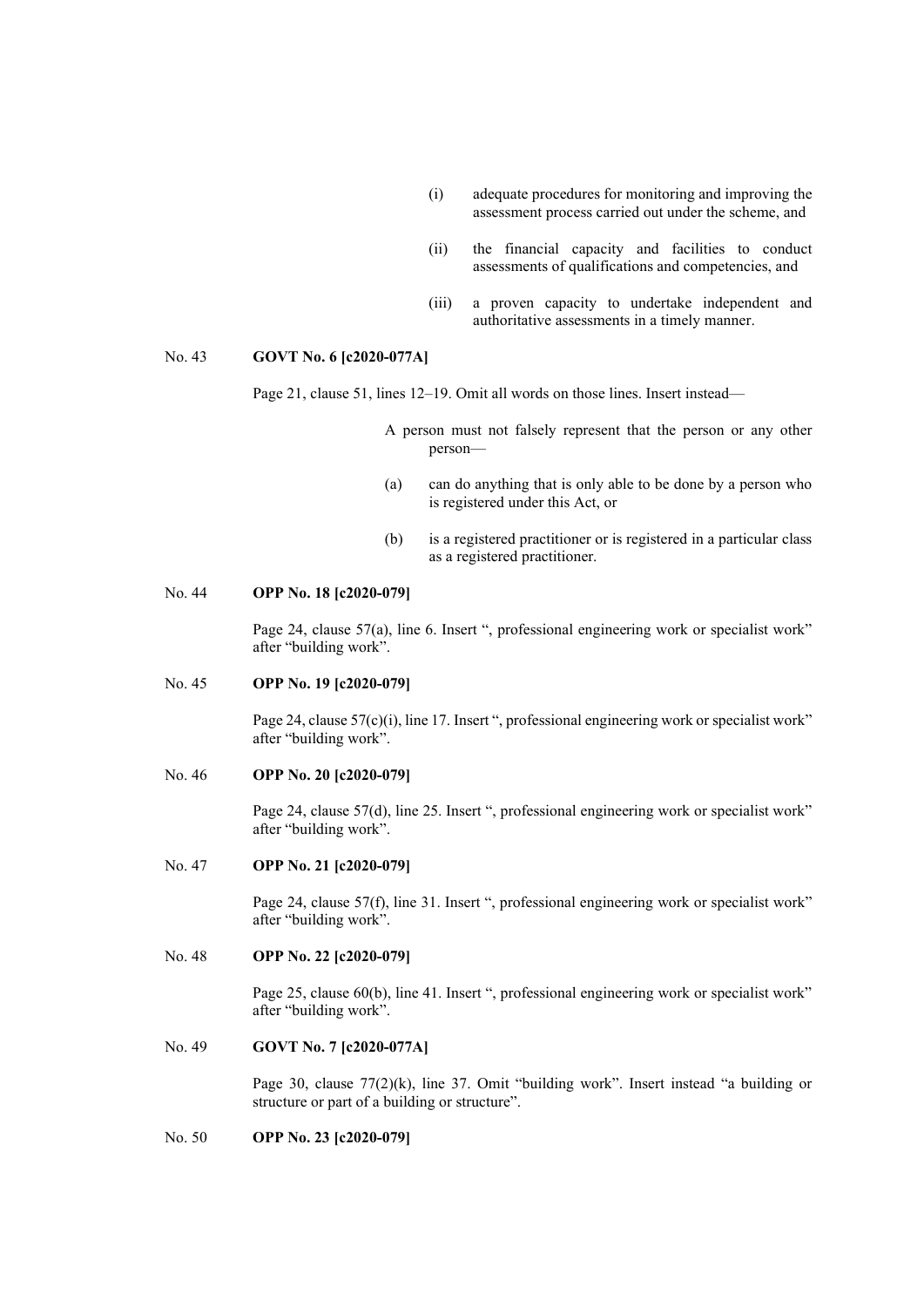Page 32, clause 81, line 6. Insert ", professional engineering work or specialist work" after "building work".

## No. 51 **OPP No. 24 [c2020-079]**

Page 32, clause 82(1) and (2), lines 11–21. Omit all words on those lines. Insert instead—

- (1) The Secretary may, by order (a *stop work order*) in writing given to either or both of the following persons, order the person to ensure that building work, professional engineering work or specialist work stops—
	- (a) a person carrying out the work,
	- (b) the owner of the land on which the work is being carried out.
- (2) The Secretary may give a stop work order only if the Secretary is of the opinion that—
	- (a) the work is, or is likely to be, carried out in contravention of this Act, and
	- (b) the contravention could result in significant harm or loss to the public or occupiers or potential occupiers of the building to which the work relates or significant damage to property.
- (2A) A stop work order takes effect on the day it is given to the person who is the subject of the order or on a later day specified in the order.

## No. 52 **OPP No. 25 [c2020-079]**

Page 32, clause 82(4), lines 23 and 24. Omit "a building practitioner or the owner of land". Insert instead "the person".

## No. 53 **OPP No. 26 [c2020-079]**

Page 33, clause 85(1)(b), line 17. Insert ", professional engineering work or specialist work" after "building work".

#### No. 54 **OPP No. 27 [c2020-079]**

Page 36, clause 91(1), lines 3–6. Omit all words on those lines. Insert instead—

- (1) The Secretary is to maintain a register of registered practitioners that contains the information prescribed by the regulations.
- (1A) Different registers may be maintained under this section for different types of registered practitioners.

### No. 55 **OPP No. 28 [c2020-079]**

Page 36, clause 91(3), line 9. Omit "particulars". Insert instead "information".

No. 56 **OPP No. 29 [c2020-079]**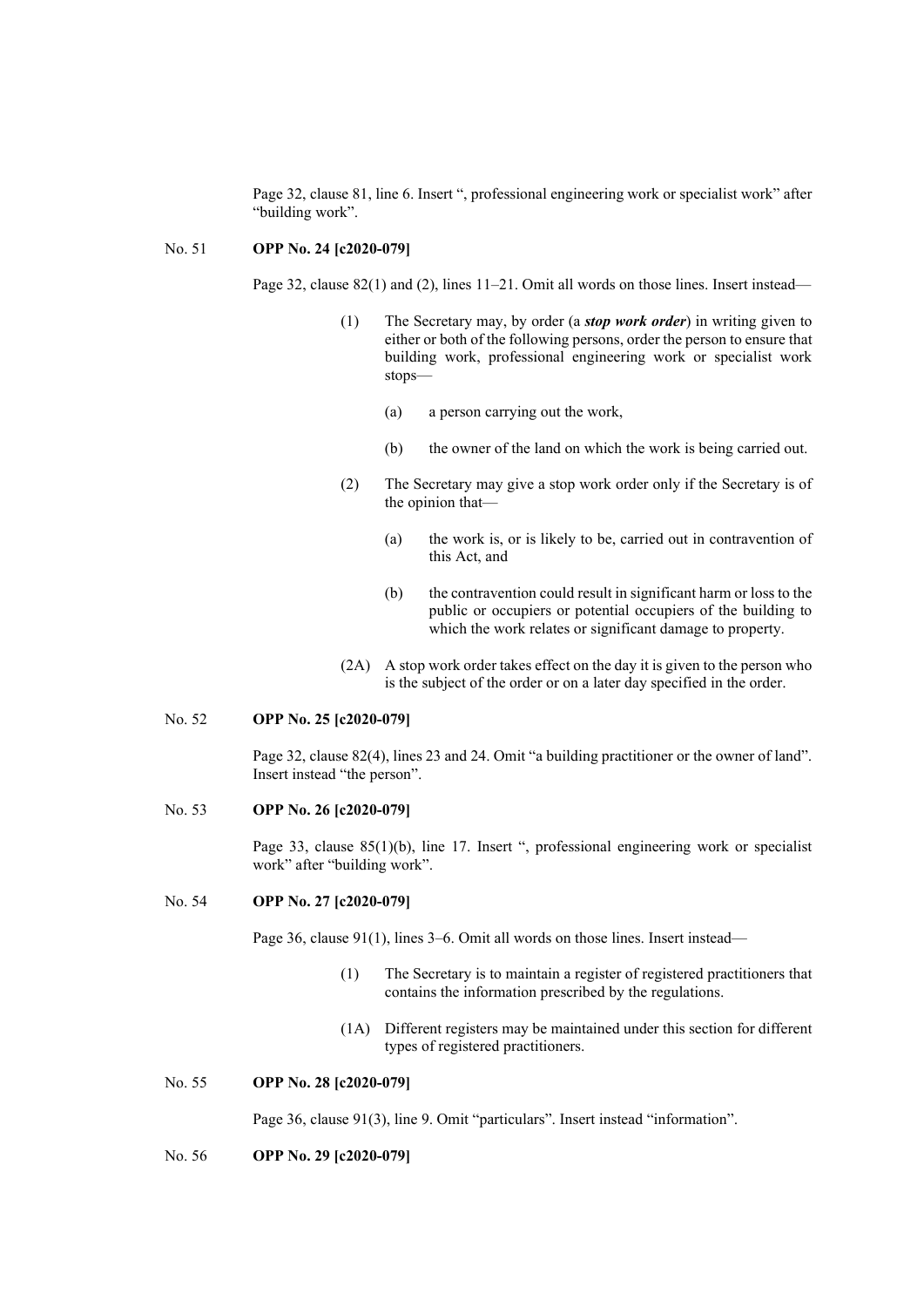Page 38, clause 97(1)(b), line 23. Insert ", professional engineering work or specialist work" after "building work".

### No. 57 **OPP No. 30 [c2020-079]**

Page 40, clause 100(2)(d), line 11. Insert ", professional engineering work or specialist work" after "building work".

#### No. 58 **GRNS No. 1 [c2020-069B]**

Page 40. Insert after line 31—

#### **102 Review of Act**

- (I) The Public Accountability Committee of the Legislative Council is to review this Act—
	- (a) to consider the functions exercised or delegated by the Secretary, and
	- (b) to determine whether the policy objectives of the Act remain valid and whether the terms of the Act remain effective for securing those objectives, and
	- (c) to consider the desirability of establishing an independent NSW Building Commission to instead exercise the regulatory and oversight functions under this Act and other Acts relating to the construction of buildings.
- (2) The review is to be undertaken as soon as possible after 30 March 2022.
- (3) A report on the outcome of the review is to be tabled in the Legislative Council by 30 June 2022 (or by a later day determined by the Committee).
- (4) The Minister is to table in the Legislative Council a written response to the report within 3 months after the tabling of the report.

#### No. 59 **GRNS No. 10 [c2020-080]**

Page 41, lines 41 and 42 and page 42, lines 1–29, Schedule 1, clause 5. Omit all words on those lines. Insert instead—

- (1) Part 3 of this Act extends to construction work carried out before the commencement of section 31 as if the duty of care under that Part was owed by the person who carried out the construction work to the owner of the land and to subsequent owners when the construction work was carried out.
- (2) Subclause (1) only applies to economic loss caused by a breach of the duty of care extended under that subclause if—
	- (a) the loss first became apparent within the 10 years immediately before the commencement of section 31, or
	- (b) the loss first becomes apparent on or after the commencement of that section.
- (3) Part 3 of the Act as extended by subclause (1) applies regardless of whether an action for breach of a common law duty of care has commenced before the commencement of section 31 and may be taken into account in those